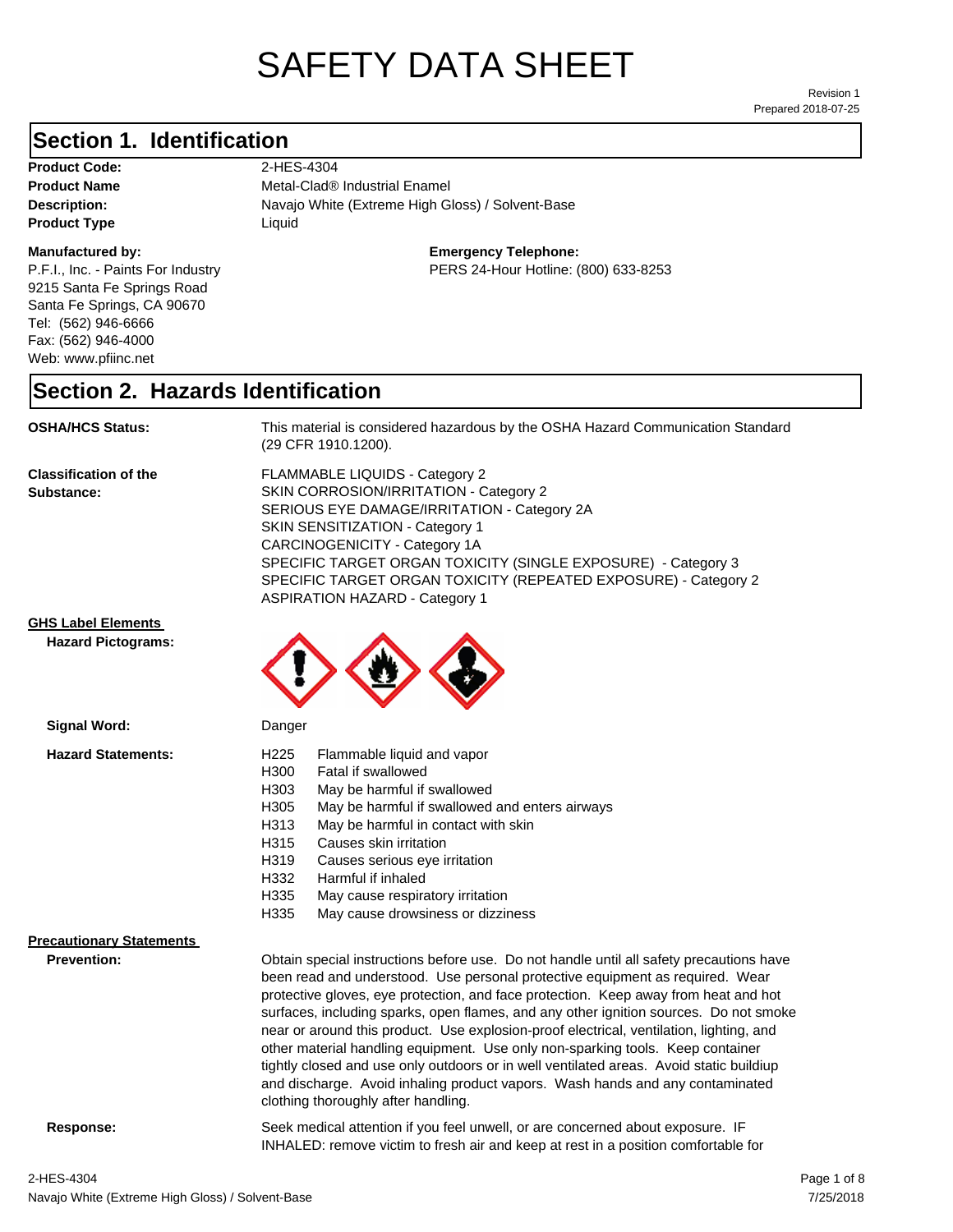| <b>Storage &amp; Disposal:</b>              | breathing. IF SWALLOWED: contact a poison control center or physician immediately.<br>Do not induce vomiting. IN CASE OF SKIN OR HAIR CONTACT: remove all<br>contaminated clothing, and wash skin with soap and water. If irritation or rash occurs,<br>get medical attention. IF IN EYES: rinse with copious amounts of water for several<br>minutes. Remove contact lenses, if present and easy to do so. If eye irritation persists,<br>seek medical attention.<br>Store in a locked and secure environment. Store in a cool, well ventilated area away<br>from direct sunlight and heat. Dispose of contents and container in accordance with all<br>local, regional, state, and federal regulations.                                                                                                                                                                                                                                                                                                                |
|---------------------------------------------|--------------------------------------------------------------------------------------------------------------------------------------------------------------------------------------------------------------------------------------------------------------------------------------------------------------------------------------------------------------------------------------------------------------------------------------------------------------------------------------------------------------------------------------------------------------------------------------------------------------------------------------------------------------------------------------------------------------------------------------------------------------------------------------------------------------------------------------------------------------------------------------------------------------------------------------------------------------------------------------------------------------------------|
| <b>Supplemental Label</b><br>Elements:      | Ensure adequate ventilation at all times when using this product and when sanding the<br>dried film. Wear an appropriate, NIOSH approved particulate respirator. Follow all<br>respirator manufacturer's directions for proper use. Abrading or sanding this product's<br>dried film may release crystalline silica which has been shown to cause lung damage<br>and may cause cancer following long term exposure. Rags, sandpaper, steel wool,<br>and other abrading materials or waste containing this product may spontaneously<br>combust when improperly disposed of. Product contains solvents which can cause<br>permanent brain and nervous system damage. Intentional misuse by concentrating<br>and inhaling the contents of this product can be harmful or fatal. Do not transfer<br>contents to another container.<br>PROPOSITION 65 WARNING: this product contains chemicals known to the State of<br>California to cause cancer and birth defects or other reproductive harm.<br>FOR INDUSTRIAL USE ONLY. |
| <b>Hazards not otherwise</b><br>classified: | None known.                                                                                                                                                                                                                                                                                                                                                                                                                                                                                                                                                                                                                                                                                                                                                                                                                                                                                                                                                                                                              |

## **Section 3. Composition/Information on Ingredients**

| Chemical Name / CAS No                                                              |
|-------------------------------------------------------------------------------------|
| <b>Regular Mineral Spirits</b><br>64741-41-9<br>10 to 20%<br>Vapor Pressure: 2 mmHg |
| <b>Titanium Dioxide</b><br>13463-67-7<br>10 to 20%                                  |
| Calcium Carbonate<br>1317-65-3<br>10 to 20%                                         |
| Naphtha<br>64742-89-8<br>5 to 10%<br>Vapor Pressure: 12 mmHg                        |
| Xylene<br>1330-20-7<br>1 to 5%<br>Vapor Pressure: 1.06 kPa                          |
| <b>Mineral Spirits</b><br>8052-41-3<br>1 to 5%<br>Vapor Pressure: 2 mmHg            |
| Acetone<br>67-64-1<br>1 to 5%<br>Vapor Pressure: 30.796 kPA                         |

#### **Section 4. First Aid Measures**

#### **Description of First Aid Measures**

Eye Contact: **IMMED** Immediately flush eyes with copious amounts of water. Remove any contact lenses.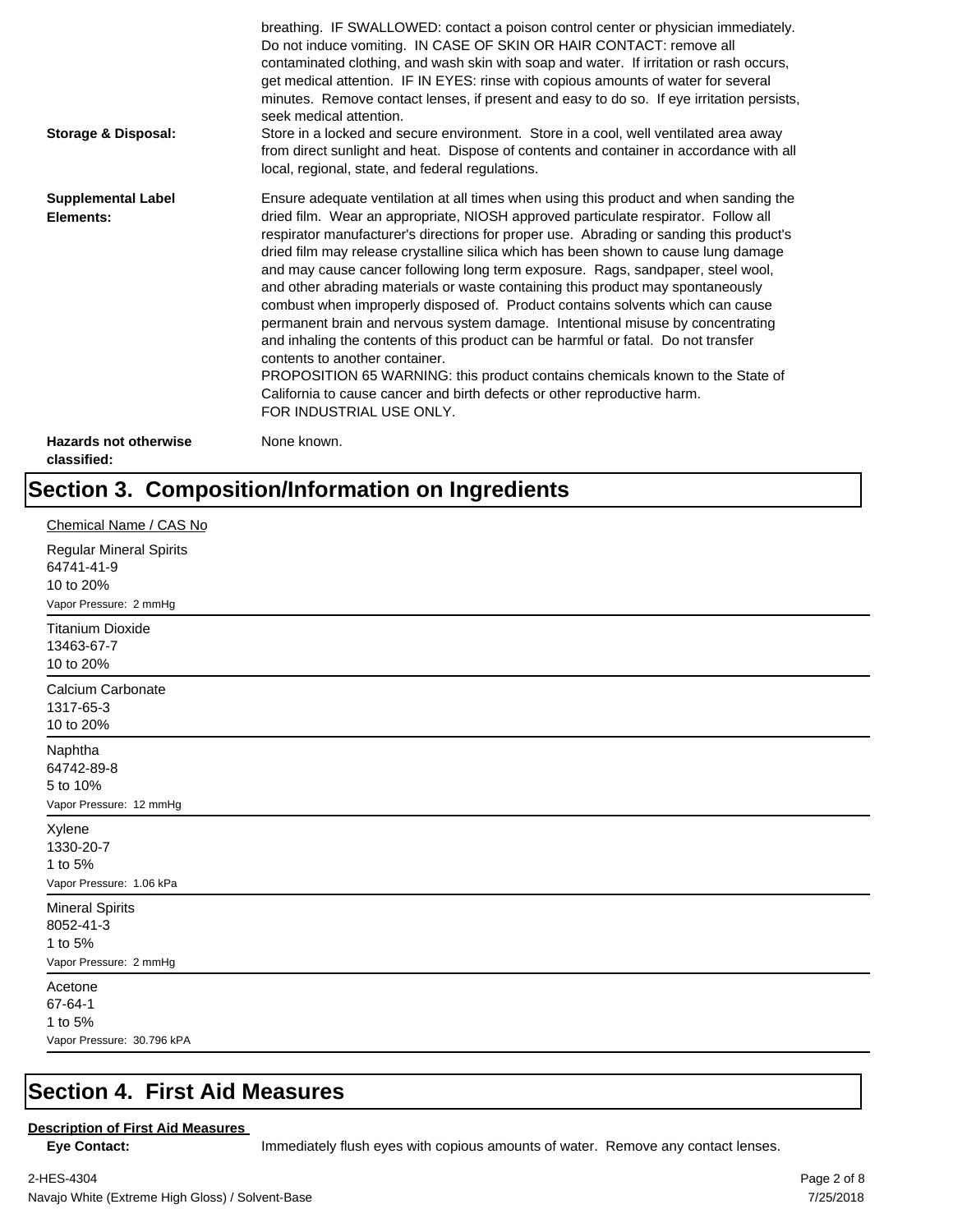| Inhalation:                                         | Rinse for at least 10 minutes. Get medical attention.<br>Remove victim to fresh air and maintain in a rest position comfortable for breathing. If<br>fumes are still present, all rescuers should wear appropriate respirators. If victim<br>exhibits irregular breathing, trained personnel should provide artificial respiration or<br>oxygen. Mouth-to-mouth resuscitation may be dangerous. If necessary, contact a<br>poison control center or physician immediately. If victim is unconscious, place in a<br>recovery position and seek medical help immediately. Maintain an open airway for the<br>victim.                                                                                                                                                                                                                    |
|-----------------------------------------------------|---------------------------------------------------------------------------------------------------------------------------------------------------------------------------------------------------------------------------------------------------------------------------------------------------------------------------------------------------------------------------------------------------------------------------------------------------------------------------------------------------------------------------------------------------------------------------------------------------------------------------------------------------------------------------------------------------------------------------------------------------------------------------------------------------------------------------------------|
| <b>Skin Contact:</b>                                | Wash affected areas with soap and water. Remove contaminated clothing and shoes.<br>Continue to rinse the affected area for at least ten minutes. Get medical attention if<br>discomfort continues. Avoid further exposure in the event of any symptoms or<br>complaints.                                                                                                                                                                                                                                                                                                                                                                                                                                                                                                                                                             |
| Ingestion:                                          | If product is ingested, contact a poison control center or a physician immediately. Do<br>not induce vomitting. Rinse mouth with water and remove dentures, if any. Remove<br>victim to fresh air and keep at rest in a comfortable position to facilitate breathing. If<br>the victim is conscious and the product has been swallowed, provide small quantities of<br>water to drink. Cease if the victim feels sick, as vomitting may be dangerous.<br>Aspiration hazard if swallowed. This product can enter the lungs and cause damage.<br>If vomitting occurs, the head should be kept low so that vomit does not enter the lungs.<br>Never administer anything by mouth to an unconscious person. If unconscious, place<br>in a recovery position while medical attention is sought. Maintain an open airway for<br>the victim. |
| <b>Potential Acute Health Effects</b>               |                                                                                                                                                                                                                                                                                                                                                                                                                                                                                                                                                                                                                                                                                                                                                                                                                                       |
| <b>Eye Contact:</b>                                 | Causes serious eye irritation.                                                                                                                                                                                                                                                                                                                                                                                                                                                                                                                                                                                                                                                                                                                                                                                                        |
| Inhalation:                                         | Can cause central nervous system depression. May cause drowsiness and dizziness<br>as well as respiratory irritation.                                                                                                                                                                                                                                                                                                                                                                                                                                                                                                                                                                                                                                                                                                                 |
| <b>Skin Contact:</b>                                | Causes skin irritation. May cause an allergic skin reaction.                                                                                                                                                                                                                                                                                                                                                                                                                                                                                                                                                                                                                                                                                                                                                                          |
| Ingestion:                                          | Can cause central nervous system depression. May be fatal if swallowed and allowed<br>to enter airways. Irritating to mouth, throat and stomach.                                                                                                                                                                                                                                                                                                                                                                                                                                                                                                                                                                                                                                                                                      |
| <b>Over-Exposure Signs &amp; Symptoms</b>           |                                                                                                                                                                                                                                                                                                                                                                                                                                                                                                                                                                                                                                                                                                                                                                                                                                       |
| <b>Eye Contact:</b>                                 | Adverse symptoms may include: pain or irritation, watering, redness.                                                                                                                                                                                                                                                                                                                                                                                                                                                                                                                                                                                                                                                                                                                                                                  |
| Inhalation:                                         | Adverse symptoms may include: respiratory tract irritation, coughing, nausea or<br>vomiting, headache, drowsiness or fatigue, dizziness or vertigo, unconsciousness.                                                                                                                                                                                                                                                                                                                                                                                                                                                                                                                                                                                                                                                                  |
| <b>Skin Contact:</b>                                | Adverse symptoms may include: irritation, redness.                                                                                                                                                                                                                                                                                                                                                                                                                                                                                                                                                                                                                                                                                                                                                                                    |
| Ingestion:                                          | Adverse symptoms may include: nausea, vomiting.                                                                                                                                                                                                                                                                                                                                                                                                                                                                                                                                                                                                                                                                                                                                                                                       |
|                                                     | Indication of immediate medical attention and special treatment needed                                                                                                                                                                                                                                                                                                                                                                                                                                                                                                                                                                                                                                                                                                                                                                |
| <b>Notes to Physician:</b>                          | Treat symptomatically. Contact poison treatment specialists if large quantities have<br>been ingested or inhaled.                                                                                                                                                                                                                                                                                                                                                                                                                                                                                                                                                                                                                                                                                                                     |
| <b>Specific Treatments:</b>                         | None specified.                                                                                                                                                                                                                                                                                                                                                                                                                                                                                                                                                                                                                                                                                                                                                                                                                       |
| <b>Protection of First Aid</b><br><b>Providers:</b> | No action should be taken involving any personal risk or without proper training. If<br>fumes are still present, rescuers should wear appropriate respirators or a self<br>contained breathing apparatus. Mouth-to-mouth resuscitation may be dangerous for<br>the first aid provider. Wash all contaminated clothing with soap and water before<br>removal.                                                                                                                                                                                                                                                                                                                                                                                                                                                                          |

## **Section 5. Fire Fighting Measures**

| <u>Extinquishing Media</u> |                                                                                                                                                                                                                                                                                                                                                                                                                   |
|----------------------------|-------------------------------------------------------------------------------------------------------------------------------------------------------------------------------------------------------------------------------------------------------------------------------------------------------------------------------------------------------------------------------------------------------------------|
| <b>Suitable Media:</b>     | Dry chemical, CO2, water spray (fog), foam, dry sand.                                                                                                                                                                                                                                                                                                                                                             |
| Unsuitable Media:          | Do not use water jet.                                                                                                                                                                                                                                                                                                                                                                                             |
| <b>Specific Hazards:</b>   | The material contains flammable liquid and vapor. Closed containers may explode<br>when exposed to extreme heat as a result of buildup of steam. Vapors may form<br>explosive mixtures with air. Vapors can travel to a source of ignition and flash back.<br>Keep containers tightly closed and isolate from heat, electrical equipment, sparks, and<br>open flames. No unusual fire or explosion hazards noted. |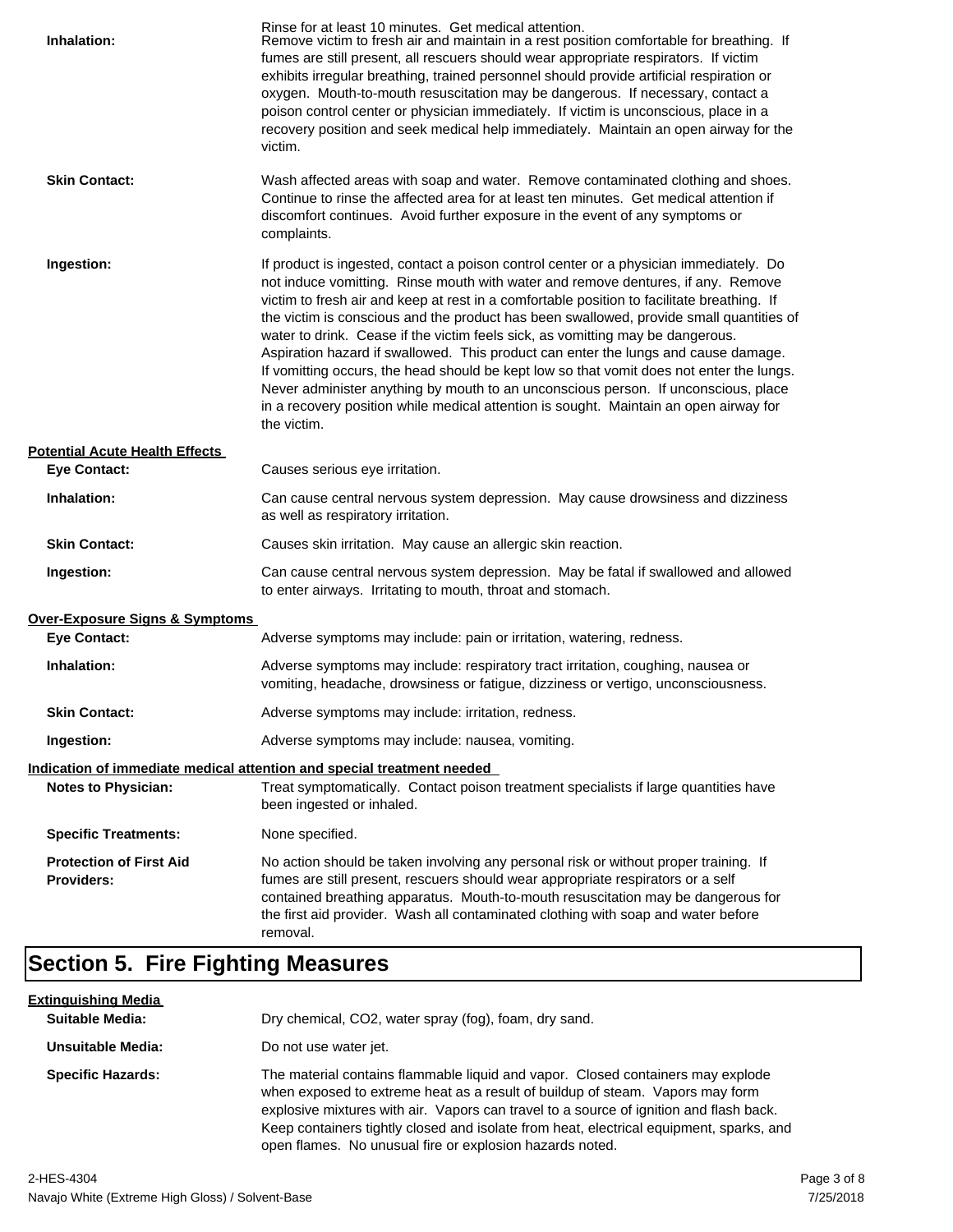Water may be used to cool closed containers to prevent pressure buildup and possible autoignition or explosion. Evacuate area and fight fire from safe distance. Containers may explode when heated. Firefighters should wear appropriate protective equipment and self-contained breathing apparatus with a full face-piece operated in positive pressure mode.

#### **Section 6. Accidental Release Measures**

| <b>Environmental Precautions:</b>                               | Avoid dispersal of spilled material and runoff from contacting soil, waterways, drains,<br>and sewers. Inform the relevant authorities if the product has caused environmental<br>pollution.                                                                                                                                                                                                                                                                                                                                                                                        |
|-----------------------------------------------------------------|-------------------------------------------------------------------------------------------------------------------------------------------------------------------------------------------------------------------------------------------------------------------------------------------------------------------------------------------------------------------------------------------------------------------------------------------------------------------------------------------------------------------------------------------------------------------------------------|
| <b>Steps to be Taken if Material</b><br>is Released or Spilled: | Contain spilled liquid with sand or earth. Do not use combustible materials such as<br>sawdust. Eliminate all ignition sources and use explosion-proof equipment. Place<br>material in a container and dispose of according to local, regional, state, and federal<br>regulations. Ventilate area and remove product with inert absorbent and non-sparking<br>tools. Do not incinerate closed containers.                                                                                                                                                                           |
| <b>Small Spills:</b>                                            | Stop leak if doing so can be done without risk. Remove containers from spill area.<br>Use non-sparking tools. Dilute with water and mop up if water-soluble. If not<br>water-soluble, absorb with inert dry material and place in appropriate waste container.<br>Dispose of via a licensed waste disposal contractor.                                                                                                                                                                                                                                                              |
| Large Spills:                                                   | Stop leak if doing so can be done without risk. Remove containers from spill area.<br>Use non-sparking tools. Approach the release from upwind. Prevent entry into<br>sewers, waterways, basements, or confined areas. Wash spillages into an effluent<br>treatment plant or proceed as follows: contain and collect spillage with inert absorbent<br>materials and place in a container for disposal according to local regulations. Dispose<br>of via a licensed waste disposal contractor. See Section 1 for emergency contact<br>information and Section 13 for waste disposal. |

#### **Section 7. Handling and Storage**

**Handling:** Wash thoroughly after handling. Eating, drinking, and smoking should be prohibited in areas where this material is handled, stored, and processed. Wash hands and face before eating or drinking. Remove contaminated clothing and launder before reuse. Use only with adequate ventilation. Follow all SDS and label precautions even after container is emptied, as it may retain product residues. Avoid breathing fumes, vapors, or mist. Avoid contact with eyes, skin, and clothing.

Storage: Store in a dry, cool, well ventilated place. Keep container tightly closed while not in use. Isolate from heat, electrical equipment, sparks, and open flame. Do not store above 120 degrees Fahrenheit. Store large quantities in buildings designed and protected for storage of NFPA Class II combustible liquids. Protect from heat, moisture, and foreign materials.

## **Section 8. Exposure Controls/Personal Protection**

| Chemical Name / CAS No<br><b>Regular Mineral Spirits</b><br>64741-41-9<br>10 to 20%<br>Vapor Pressure: 2 mmHg | <b>OSHA Exposure Limits</b><br>100 ppm | <b>ACGIH Exposure Limits</b><br>100 ppm | <b>Other Exposure Limits</b>    |
|---------------------------------------------------------------------------------------------------------------|----------------------------------------|-----------------------------------------|---------------------------------|
| <b>Titanium Dioxide</b><br>13463-67-7<br>10 to 20%                                                            | $5 \text{ mg/m}$ 3                     | $10$ mg/m $3$                           |                                 |
| Calcium Carbonate<br>1317-65-3<br>10 to 20%                                                                   | $15 \text{ mg/m}$                      | $10$ mg/m $3$                           |                                 |
| Naphtha<br>64742-89-8<br>5 to 10%<br>Vapor Pressure: 12 mmHg                                                  | 500 ppm                                | 300 ppm                                 |                                 |
| Xylene<br>2-HES-4304                                                                                          | 100 ppm                                | 100 ppm                                 | Page 4 of 8<br>$-10 - 100 - 10$ |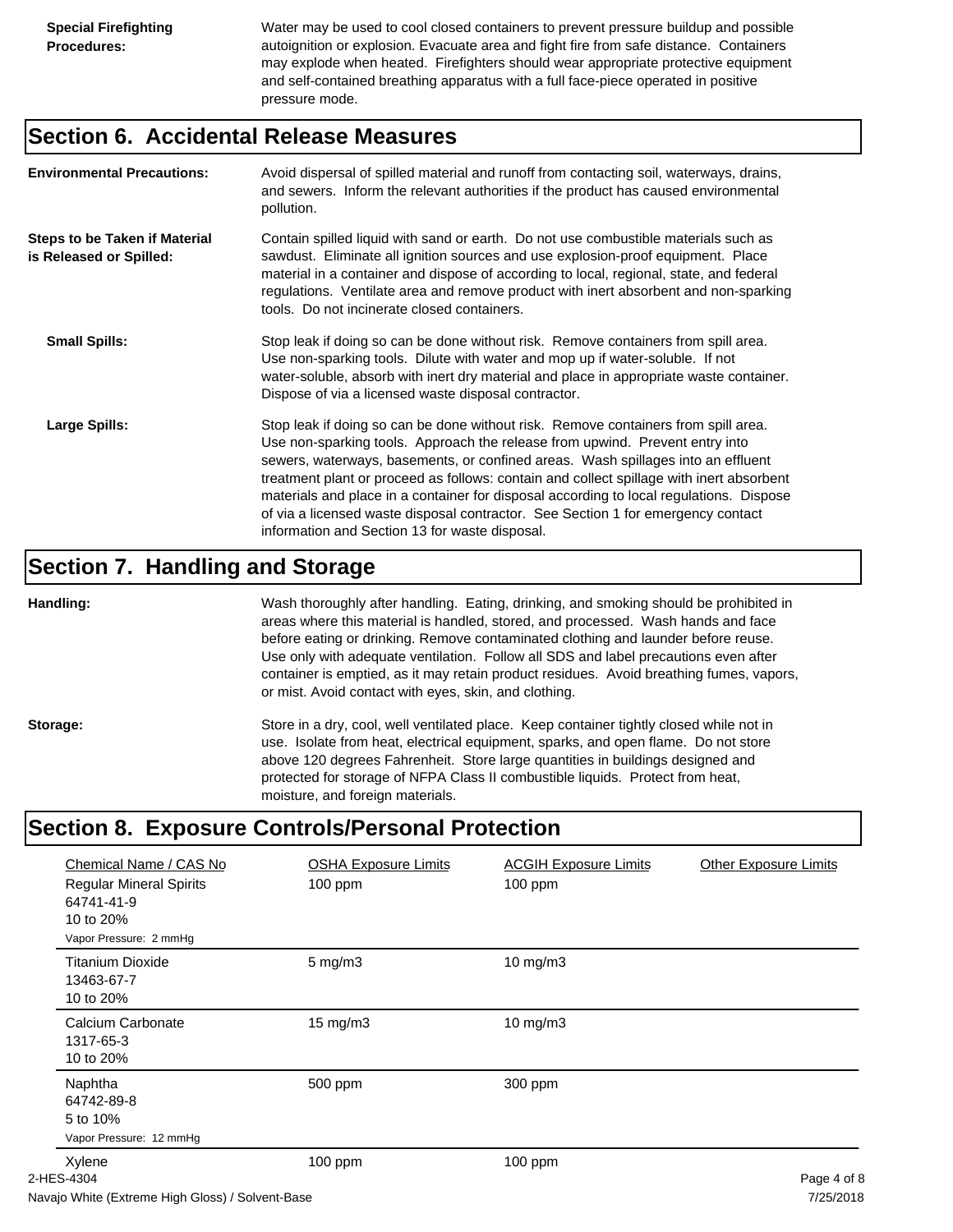1 to 5% Vapor Pressure: 1.06 kPa

| 1 to $5%$                     | <b>Mineral Spirits</b><br>8052-41-3<br>Vapor Pressure: 2 mmHq | 100 ppm                                       | 100 ppm                                                                                                                                                                                                                                                                                                                                                                                                                                                                                                                                                                                                                                                                                                                                                                                       |
|-------------------------------|---------------------------------------------------------------|-----------------------------------------------|-----------------------------------------------------------------------------------------------------------------------------------------------------------------------------------------------------------------------------------------------------------------------------------------------------------------------------------------------------------------------------------------------------------------------------------------------------------------------------------------------------------------------------------------------------------------------------------------------------------------------------------------------------------------------------------------------------------------------------------------------------------------------------------------------|
| Acetone<br>67-64-1<br>1 to 5% | Vapor Pressure: 30.796 kPA                                    | 1,000 ppm                                     | 500 ppm                                                                                                                                                                                                                                                                                                                                                                                                                                                                                                                                                                                                                                                                                                                                                                                       |
|                               | <b>Engineering Controls:</b>                                  |                                               | Use process enclosures, local exhaust ventilation, or other engineering controls to<br>keep worker exposure to airborne contaminants below any recommended or statutory<br>limits. The engineering controls also need to keep gas, vapor, or dust concentrations<br>below any lower explosive limits. Use explosion-proof ventilation equipment.                                                                                                                                                                                                                                                                                                                                                                                                                                              |
|                               | <b>Environmental Controls:</b>                                |                                               | Emissions from ventilation or work process equipment should be checked to ensure<br>they comply with the requirements of environmental protection legislation. In some<br>cases, fume scrubbers, filters, and other engineering modifications to the process<br>equipment may be required to reduce emissions to acceptable levels.                                                                                                                                                                                                                                                                                                                                                                                                                                                           |
|                               | <b>Respiratory Protection:</b>                                | adequate protection.                          | Use a properly fitted, air-purifying or air-fed respirator complying with an approved<br>standard if a risk assessment indicates this is necessary. Respiratory protection<br>programs that meet OSHA 1910.134 and ANSI Z88.2 requirements must be followed<br>when workplace conditions warrant a respirator's use. A NIOSH/MSHA approved<br>respirator with an organic vapor cartridge may be permissible under circumstances<br>where airborne concentrations are expected to exceed exposure limits. Protection<br>provided by air purifying respirators is limited. Use a positive pressure, air supplied<br>respirator if there is any potential for an uncontrolled release, exposure levels are not<br>known, or in any circumstances where air purifying respirators may not provide |
| <b>Skin Protection:</b>       |                                                               | used.                                         | Use impervious, chemical resistant gloves to prevent prolonged skin contact and<br>absorption of material through the skin. Nitrile or neoprene gloves may afford<br>adequate protection. Personal protective equipment for the body should be selected<br>based on the task being performed and the risks involved, and should be approved by<br>a specialist before handling this product. Where there is a risk of ignition from static<br>electricity, wear anti-static protective clothing. For best protection, the clothing should<br>include anti-static boots, gloves, and overalls. Appropriate footwear should always be                                                                                                                                                           |
| <b>Eye Protection:</b>        |                                                               | times to protect against splashes of liquids. | Safety eyewear, such as splash goggles or a full face shield, should be worn at all                                                                                                                                                                                                                                                                                                                                                                                                                                                                                                                                                                                                                                                                                                           |
|                               | <b>Hygienic Measures:</b>                                     |                                               | Wash thoroughly with soap and water before eating, drinking, or smoking. Remove<br>contaminated clothing immediately and launder before reuse.                                                                                                                                                                                                                                                                                                                                                                                                                                                                                                                                                                                                                                                |

## **Section 9. Physical and Chemical Properties**

| <b>Physical State:</b>  | Liquid            |  |
|-------------------------|-------------------|--|
| Odor:                   | Solvent odor      |  |
|                         |                   |  |
| Vapor Density           | Heavier than air  |  |
| Vapor Density           | 4.21              |  |
| Vapor Pressure          | 6 mmHq            |  |
| <b>Evaporation Rate</b> | Slower than ether |  |
| Boiling Range           | 56 to 157 C       |  |
| Specific Gravity (SG)   | 1.142             |  |
| Material VOC (Lb / Gal) | 2.55              |  |
| Material VOC $(q/L)$    | 305.71            |  |
| Coating VOC (Lb/Gal)    | 2.61              |  |
| Coating VOC (g/L)       | 312.19            |  |
| Flash Point:            | 32 C (90 F)       |  |
|                         |                   |  |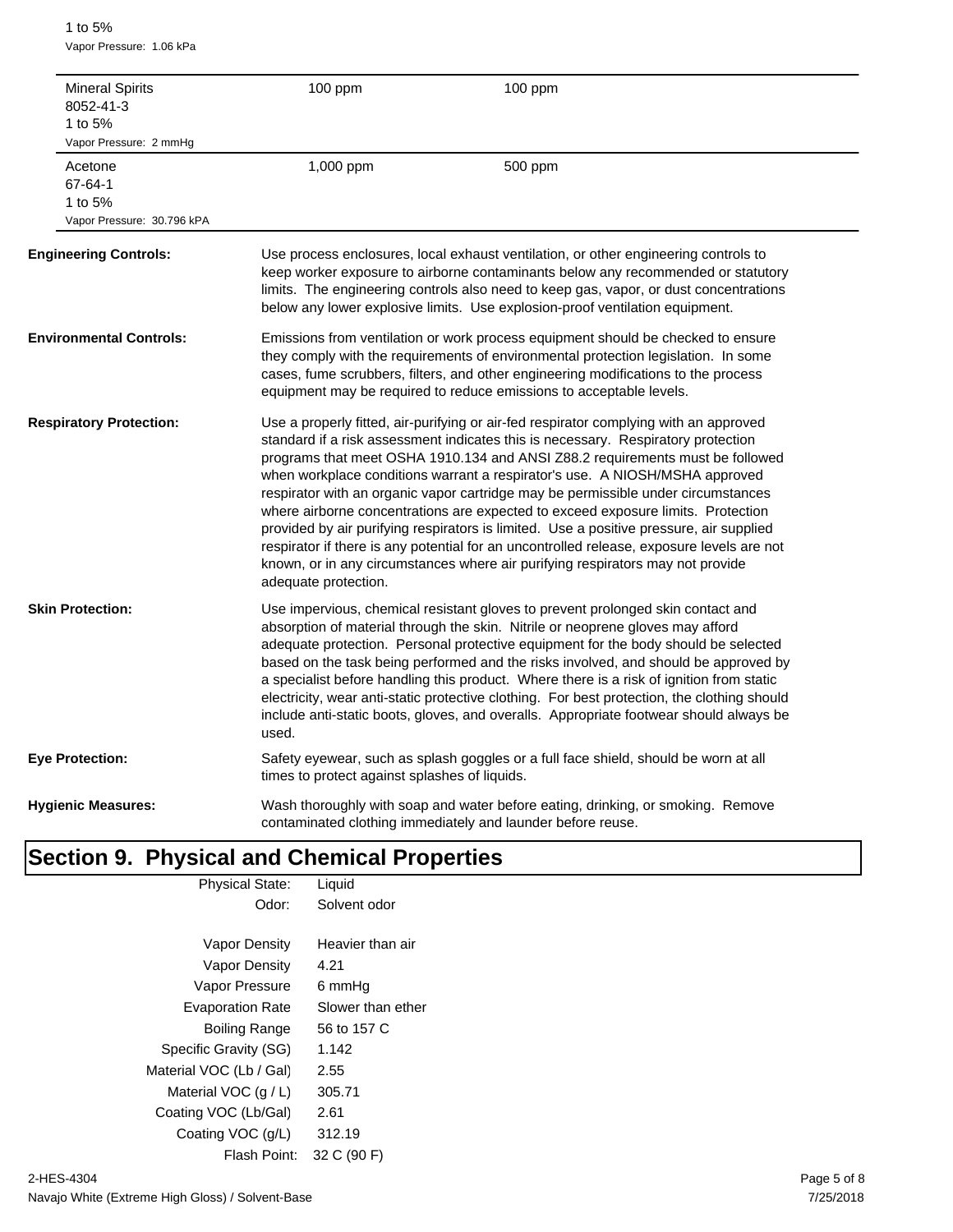Autoignition: Will not occur LEL: 1.0 % UEL: 12.8 % Partition Coefficient, Not available n-octanol/water: Auto-ignition temperature: Not available

#### **Section 10. Stability and Reactivity**

| <b>Conditions to Avoid:</b>      | Avoid temperatures above 120 degrees Fahrenheit. Avoid all possible sources of<br>ignition. Do not pressurize, cut, weld, braze, drill, or expose containers to heat. Do not<br>allow vapor to accumulate in low or confined areas. Avoid contact with strong acid and<br>strong bases. |
|----------------------------------|-----------------------------------------------------------------------------------------------------------------------------------------------------------------------------------------------------------------------------------------------------------------------------------------|
| Incompatibility:                 | Incompatible with strong oxidizing agents.                                                                                                                                                                                                                                              |
| <b>Hazardous Decomposition:</b>  | By open flame, carbon monoxide and carbon dioxide. When heated to decomposition,<br>product emits acrid smoke and irritating fumes. Contains solvents which may form<br>carbon monoxide, carbon dioxide, and formaldehyde.                                                              |
| <b>Hazardous Polymerization:</b> | Will not occur under normal conditions.                                                                                                                                                                                                                                                 |
| Stability:                       | The product is stable.                                                                                                                                                                                                                                                                  |

## **Section 11. Toxicological Information**

| Causes serious eye irritation.                                                                                                                                                                                                                                                                                                                                                                                                                                                                                                                                                                                                                                                                                                                                                                                                                                                                                                                                                                                                                                                                                                                                                                                                                                                                                                                                                                                                                                                                      |
|-----------------------------------------------------------------------------------------------------------------------------------------------------------------------------------------------------------------------------------------------------------------------------------------------------------------------------------------------------------------------------------------------------------------------------------------------------------------------------------------------------------------------------------------------------------------------------------------------------------------------------------------------------------------------------------------------------------------------------------------------------------------------------------------------------------------------------------------------------------------------------------------------------------------------------------------------------------------------------------------------------------------------------------------------------------------------------------------------------------------------------------------------------------------------------------------------------------------------------------------------------------------------------------------------------------------------------------------------------------------------------------------------------------------------------------------------------------------------------------------------------|
| Prolonged or repeated skin contact may cause irritation. Allergic reactions are<br>possible.                                                                                                                                                                                                                                                                                                                                                                                                                                                                                                                                                                                                                                                                                                                                                                                                                                                                                                                                                                                                                                                                                                                                                                                                                                                                                                                                                                                                        |
| Harmful if inhaled. High gas, vapor, mist, or dust concentrations may be harmful if<br>inhaled. Avoid breathing fumes, spray, vapors, or mist. May cause headaches and<br>dizziness. High vapor concentrations are irritating to the eyes, nose, throat, and lungs.<br>Prolonged or excessive inhalation may cause respiratory tract irritation.                                                                                                                                                                                                                                                                                                                                                                                                                                                                                                                                                                                                                                                                                                                                                                                                                                                                                                                                                                                                                                                                                                                                                    |
| Harmful or fatal if swallowed. Aspiration hazard if swallowed; can enter lungs and<br>cause damage.                                                                                                                                                                                                                                                                                                                                                                                                                                                                                                                                                                                                                                                                                                                                                                                                                                                                                                                                                                                                                                                                                                                                                                                                                                                                                                                                                                                                 |
| High concentrations may lead to central nervous system effects (drowsiness,<br>dizziness, nausea, headaches, paralysis, burred vision) and damage. Reports have<br>associated repeated and prolonged occupational overexposure to solvents with<br>permanent brain and nervous system damage. Contains carbon black pigment.<br>Chronic inflammation, lung fibrosis, and lung tumors have been observed in<br>experimental tests involving rats exposed to excessive concentrations of carbon black<br>and several insoluble dust particles for long periods of time. Tumors have not been<br>observed in other species under similar circumstances. Epidemiological studies of<br>North American workers show no evidence of clinically significant negative health<br>effects from occupational exposure to carbon black. Carbon black is listed as a Group<br>2B - Possibly Carcinogenic to Humans, by IARC and is proposed to be listed as A4 -<br>Not Classified as a Human Carcinogen by the American Conference of Governmental<br>Industrial Hygienists. Significant exposure is unlikely during typical application of this<br>product by roller or brush. Risk of overexposure depends on the duration and level of<br>exposure to dust from such processes as repeated sanding of dried surfaces, or<br>inhalation of spray mist, and the actual concentration of carbon black in the product<br>formula.<br>Product contains titanium dioxide, which is listed as a Group 2B - Possibly |
| Carcinogenic to Humans by IARC. No significant exposure to titanium dioxide is<br>anticipated while using this product, in which titanium dioxide is bound to other<br>materials including resin and other pigments, during brush or rolling application.<br>Overexposure risks depend on duration and level of exposure to dust, such as from<br>repeated sanding of this product's dried film, or inhalation of spray mist, and the actual<br>concentration of titanium dioxide in the product formula. For additional information,                                                                                                                                                                                                                                                                                                                                                                                                                                                                                                                                                                                                                                                                                                                                                                                                                                                                                                                                                               |
|                                                                                                                                                                                                                                                                                                                                                                                                                                                                                                                                                                                                                                                                                                                                                                                                                                                                                                                                                                                                                                                                                                                                                                                                                                                                                                                                                                                                                                                                                                     |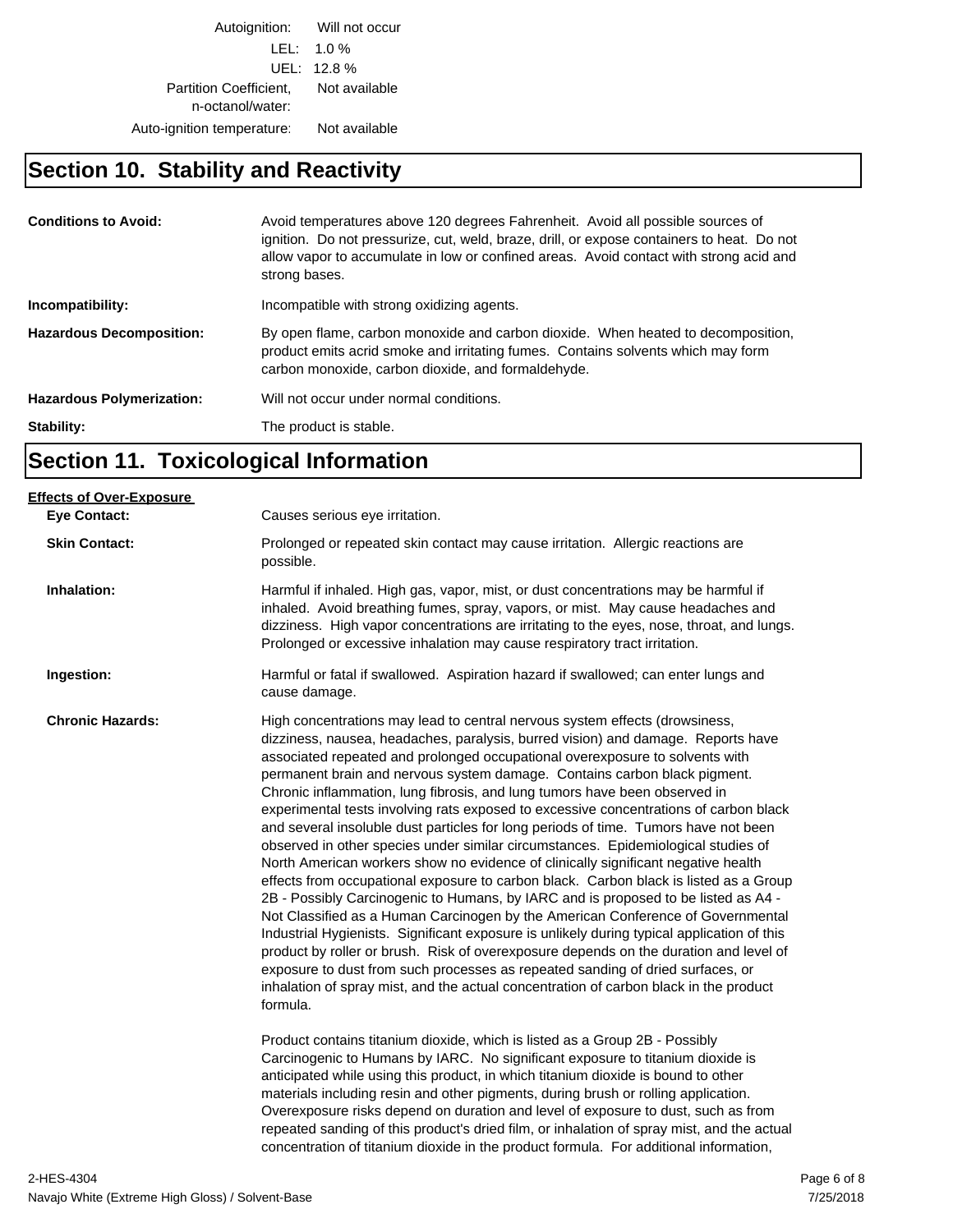refer to IARC Monograph, Volume 93, 2010. **Primary Routes of Entry:** Eye contact, ingestion, inhalation, absorption through the skin, skin contact.

Acute Toxicity Values: **Acute effects of this product have not been tested.** Available data on individual components, if any, will be listed below.

## **Section 12. Ecological Information**

**Ecological Information:** Product is a mixture of listed components.

#### **Section 13. Disposal Information**

#### **Disposal Considerations:** The generation of waste should be avoided or minimized wherever possible. Disposal of this product, solutions, and any by-products should at all times comply with relevant environmental protection regulations and waste disposal regulations, in addition to any local or regional restrictions which may be in effect. Surplus and non-recyclable products should be disposed of via a licensed waste disposal contractor. Waste should not be disposed of untreated to the sewer unless fully compliant with the requirements of all authorities with jurisdiction. Waste packaging should be recycled whenever possible. Incineration or landfill should only be considered when recycling is not feasible. Take care when handling empty containers as they may retain some residual product. Vapor from residue may create a flammable or explosive atmosphere within the used container. Do not expose empty containers to heat or sparks, and do not weld, cut, or grind used containers unless they have been thoroughly cleaned. Avoid contact of spilled material with soil, waterways, drains, and sewer systems.

### **Section 14. Transport Information**

|                          | Domestic (US DOT) | <b>International (IMDG)</b> | Air (IATA) | Canada (TDG) |
|--------------------------|-------------------|-----------------------------|------------|--------------|
| <b>UN Number:</b>        | 1263              | 1263                        | 1263       | 1263         |
| <b>UN Shipping Name:</b> | Paint             | Paint                       | Paint      | Paint        |
| <b>Hazard Class:</b>     | 3                 | 3                           | 3          | 3            |
| <b>Packing Group:</b>    | Ш                 | Ш                           |            |              |
| <b>Limited Quantity:</b> | Yes               | Yes                         | Yes        | Yes          |

**Special Considerations:** The presence of a shipping description for a particular mode of transport does not indicate that the product is packaged suitably for that mode of transport. All packaging should be reviewed for suitability prior to shipment, so that compliance with applicable regulations can be ensured. Compliance with all applicable regulations is the sole responsibility of the person offering the product for transport. Persons loading and unloading dangerous goods should be trained in all the risks associated with the substances at hand, and on all actions to be taken in case of an emergency situation.

#### **Section 15. Regulatory Information**

| <b>U.S. Federal Regulations</b><br><b>CERCLA - SARA Hazard</b><br>Category: | This product has been reviewed according to the EPA hazard categories promulgated by<br>Sections 311 and 312 of the Superfund Amendment and Reauthorization Act of 1986,<br>known as SARA Title III, and is considered to meet the following categories under<br>applicable conditions: |
|-----------------------------------------------------------------------------|-----------------------------------------------------------------------------------------------------------------------------------------------------------------------------------------------------------------------------------------------------------------------------------------|
| <b>SARA Section 313:</b>                                                    | Fire Hazard, Acute Health Hazard, Chronic Health Hazard<br>This product contains the following substances subject to the reporting requirements of                                                                                                                                      |
|                                                                             | Section 313 of Title III of the Superfund Amendment and Reauthorization Act of 1986 as<br>well as 40 CFR Section 372:                                                                                                                                                                   |